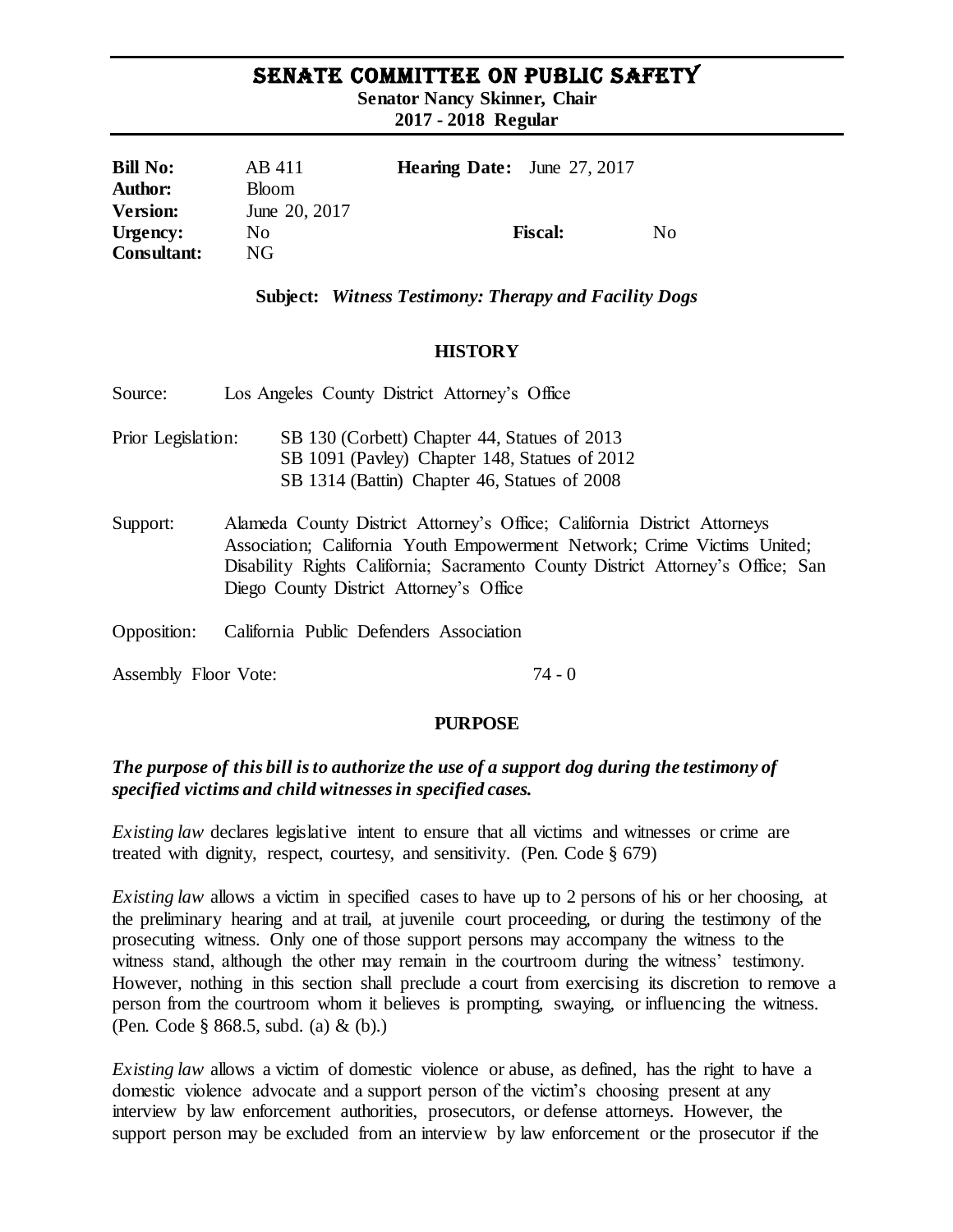law enforcement authority or the prosecutor determines that the presence of that individual would be detrimental to the purpose of the interview. (Pen. Code § 679.05, subd. (a).)

*Existing law* allows a witness who is both a minor and is the victim of a sex offense to provide a witness testimony by video recording, or contemporaneous examination in another place communicated to the courtroom by means of closed-circuit television. (Pen. Code § 868.7)

*Existing law* allows a minor 13 years of age or younger who is a witness to a violent felony, but not a victim, to testify by contemporaneous examination and cross examination by closed-circuit television, as specified. (Pen. Code § 1347, subd. (b).)

*Existing law* allows the court to exercise reasonable control over the mode of interrogation of a witness so as to make interrogation as rapid, as distinct, and as effective for the ascertainment of the truth, as may be, and to protect the witness from under harassment or embarrassment. (Evid. Code § 765, subd. (a).)

*Existing law* allows the court to take special care to protect the witness under the age of 14 or a dependent person with a substantial cognitive impairment from undue harassment or embarrassment. The court shall also take special care to ensure that questions are stated in a form which is appropriate to the age or cognitive level of the witness. (Evid. Code § 765, subd. (b).)

*This bill* allows the following persons, of either party in a criminal or juvenile hearing, to request court approval to have a therapy or facility dog accompany him or her while testifying in court:

- A child witness in a court proceeding involving any serious felony.
- A victim who is entitled to support persons, as specified by Penal Code Section 868.5, in addition to any support persons selected pursuant to that section.

*This bill* requires the party seeking to utilize the therapy or facility dog to file a motioning with the court which includes all of the following:

- The training or credentials of the therapy or facility dog.
- The training of the therapy or facility dog handler.
- Facts justifying that the presence of the therapy or facility dog may reduce anxiety or otherwise be helpful to the witness while testifying.

*This bill* allows the court to deny a motion to utilize a therapy or facility dog if the court finds that the use of a therapy or facility dog would cause undue prejudice to the defendant or would be unduly disruptive to the court proceeding.

*This bill* requires the court to take appropriate measures to make the presence of the therapy or facility dog as unobtrusive and non-disruptive as possible, including requiring a dog to be accompanied by a handler in the courtroom at all times.

*This bill* states that it does not prevent the court to remove or exclude a therapy or facility dog from the courtroom to maintain order or to ensure the fair presentation of evidence.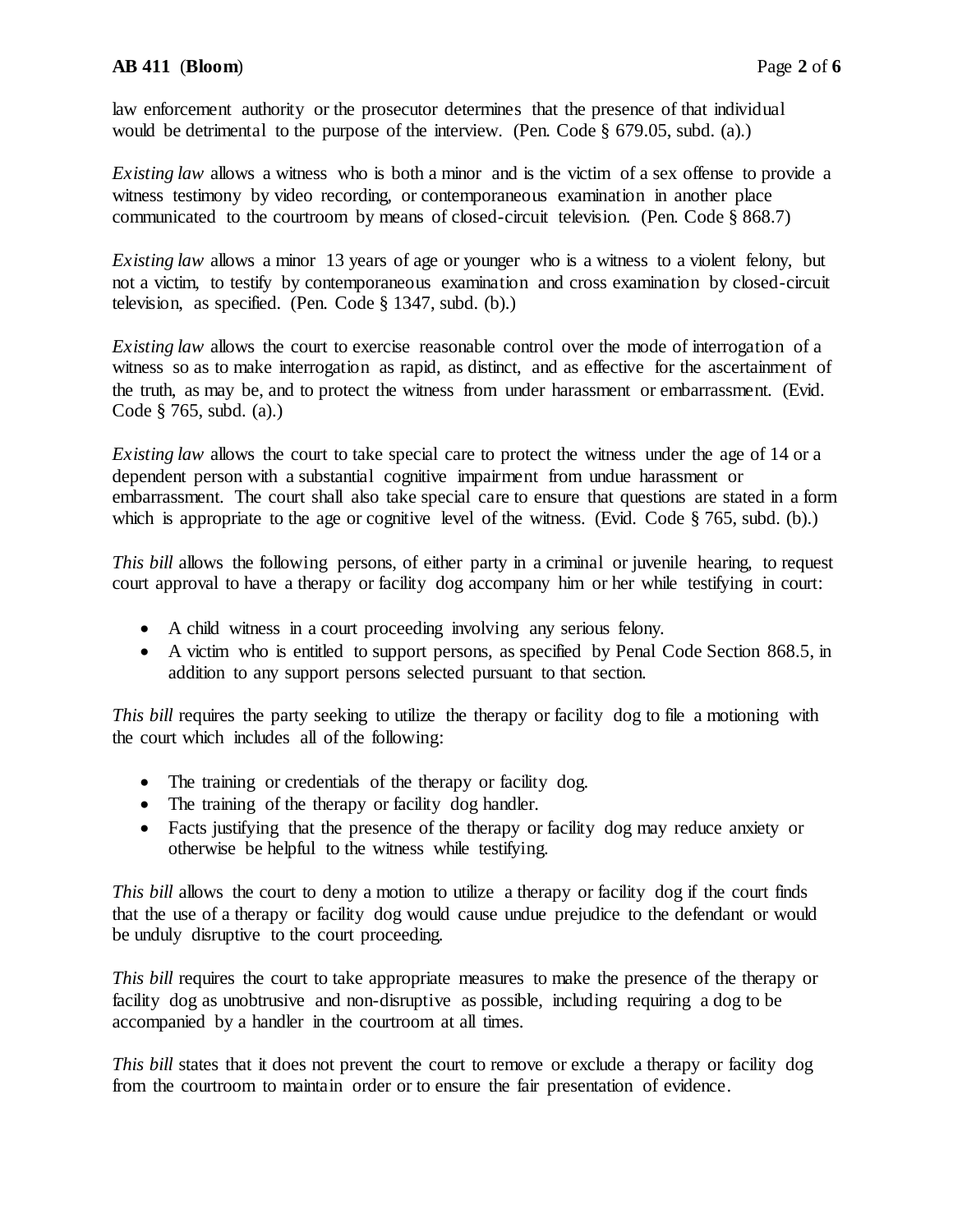*This bill states that nothing in this bill limits the use of a service dog, as specified, by a person* with a disability.

*This bill* declares legislative intent to codify the holding in People v. Chenault (2014) 227 Cal. App.  $4<sup>th</sup> 1503$ , with the respect to allowing an individual witness to have a support dog accompany him or her when testifying in specified proceedings.

*This bill defines the following terms, for purposes of this bill, as follows:* 

- A "child witness" as any witness who is under the age of 18 at the time of testifying.
- A "facility dog" as a dog that has successfully completed a training program in providing emotional comfort in a high-stress environment for the purpose of enhancing the ability of a witness to speak in a judicial proceeding and reducing his or her stress level, provided by an assistance dog organization accredited by Assistance Dogs International or a similar nonprofit organization that sets standards of training for dogs, and that has passed a public access test for service animals.
- A "handler" means a person who has successfully completed training on offering an animal for assistance purposes from an organization accredited by Assistance Dogs International, Therapy Dogs Incorporated, or a similar nonprofit organization, and has received additional training on policies and protocols of the court and the responsibilities of a courtroom dog handler.
- A "Therapy dog" means a dog that has successfully completed training, certification, or evaluation in providing emotional support therapy in settings including, but not limited to, hospitals, nursing homes, and schools, provided by the American Kennel Club, Therapy Dogs Incorporated, or a similar nonprofit organization, and has been performing the duties of a therapy dog for not less than one year.

## **COMMENTS**

#### **1. Need for This Bill**

According to the author:

The legislature has declared its intent to ensure that all victims and witnesses of crime be treated with dignity, respect, courtesy and sensitivity. (Penal Code Section 679), and that child victims and witnesses and other vulnerable victims in certain enumerated crimes are entitled to up to two support persons when they testify in court (Penal Code Section 868.5).

Penal Code Section 288(d) mandates that in any prosecution under Penal Code Sections 288 or 288.5, prosecutors and judges shall consider the needs of the child victim or dependent person and do whatever is necessary, within existing budgetary resources and constitutionally permissible, to prevent psychological harm to the child victim or dependent person.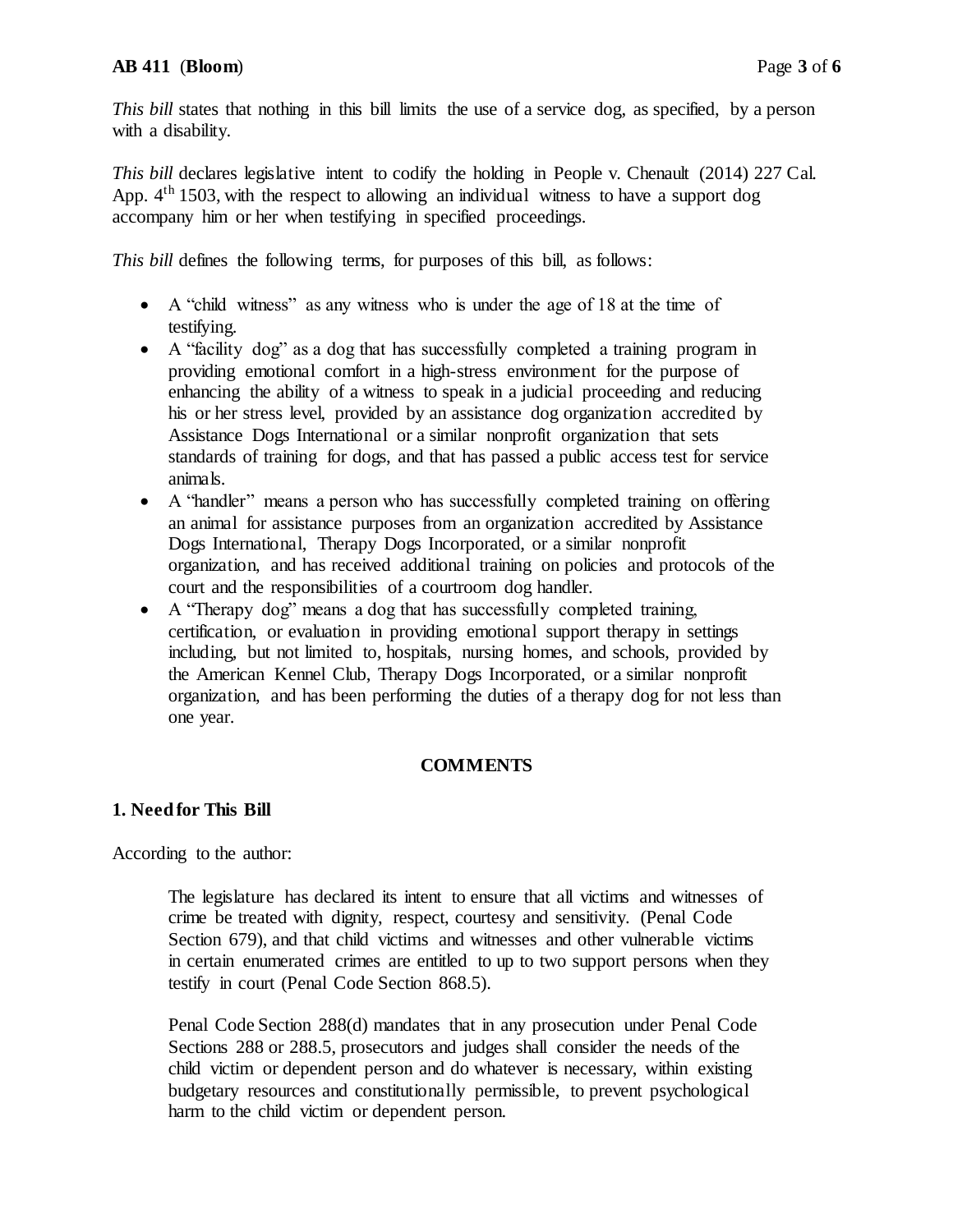One of the most effective tools to help prevent psychological harm to a child victim/witness or vulnerable person victim/witness is the use of therapy or facility dogs (commonly referred to as comfort dogs). Having a courthouse dog is another step in the process to assist victims and address the need for more compassion in the legal system.

The first use of a comfort dog was in 1989, when the Queens County District Attorney's Office began using a retired facility dog to assist child abuse victims in the Special Victims Bureau.

Comfort dogs provide both a physical benefit (lessen sympathetic nervous systems arousal, reduce blood pressure and lower heart rate) and an emotional benefit (decrease in depression, increase in speech and memory functions and heightened mental clarity) thereby resulting in more accurate testimony. Providing victims and witnesses of crime a comfort dog will make the process easier and more pleasant for victims and witnesses.

There are currently two models for the use of dogs in the criminal justice system in practice throughout the nation: the therapy dog model and the facility dog model. Assembly Bill 411 (Bloom) authorizes the use of both therapy and facility dogs in criminal cases (with the approval of the trial court) to ensure that California counties which have successful therapy dog programs in place will be able to continue using their therapy dogs.

California case law has upheld the use of comfort dogs in criminal cases: People v. Spence, 212 Cal.App.4th 478 (2012) upheld the trial court's allowance of a therapy dog to accompany a 10-year-old child victim of molestation by her "step father" to the witness stand.

People v. Chenault, 227 Cal. App. 4th 1503 (2014) upheld the trial court's allowance of a therapy dog to accompany 11 and 13-year-old girls when they testified without an individualized finding of necessity. "If the trial court finds the presence of a support dog would likely assist or enable the individual witness to give complete and truthful testimony and the record supports that finding, the court generally will act within its discretion under Evidence Code section 765 by granting a request for the presence of the support dog when that witness testifies."

There are several other states which have case law which upholds the use of facility or therapy dogs. Additionally, Arizona, Arkansas, Florida, Oklahoma, Illinois and Hawaii have statutes which permit facility or therapy dogs.

Using courthouse dogs would contribute significantly to our prosecutions. Law enforcement personnel have to be professional in their interactions with victims and witnesses. We cannot always comfort victims and witnesses even when they need that hug or extra word of encouragement. The dogs can do that. They empower the victims and provide that emotional support in an appropriate manner. They make the continuances and waiting time more pleasant for the participants and they inject something into the process that is loving and nonjudgmental.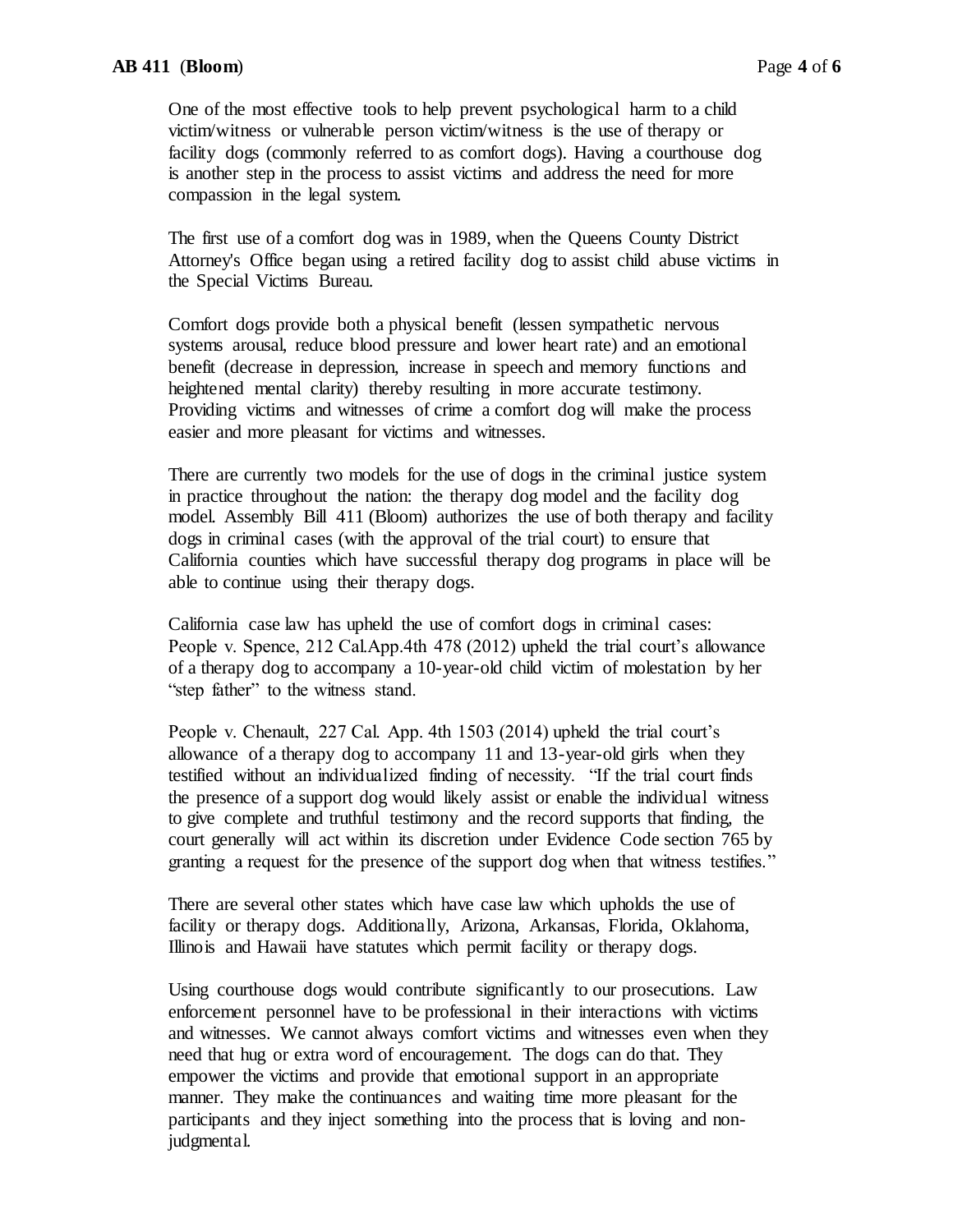The use of courthouse dogs can help bring about a major change in how we meet the emotional needs of all involved in the criminal justice system. Their calming presence promotes justice with compassion.

### **2. What This Bill Does**

Existing law allows victims of specified crimes in Penal Code 868.5 to have a support person while testifying in court. The crimes enumerated in Penal Code section 868.5 include the following, among others: murder; mayhem; aggravated mayhem; kidnapping; human trafficking; assault; battery; sexual battery; assault with a deadly weapon or force likely to produce great bodily injury; rape; rape of a spouse; procurement of child under age 16 for lewd or lascivious acts; abduction of person under the age of 18 for purpose of prostitution; sodomy; lewd or lascivious acts; and forcible acts of sexual penetration.

This bill will allow the victims of enumerated crimes in Penal Code 868.5 to be eligible to utilize support from a therapy or facility dog. This bill also allows a child witness in a court proceeding involving any serious felony, to utilize support from a therapy or facility dog.

## **3. Recent Case Law**

In *People v. Chenault* (2014) 227 Cal.App.4<sup>th</sup> 1503, Chennault was convicted on 13 counts of lewd acts on a child under 14 years of age and sentenced to 75 years to life in prison. On appeal, the defendant argued that the trail court erred by allowing a support dog to be present during the testimony of two child witness without an individual showing of necessity, and that the presence of the dog was inherently prejudicial and violated his federal constitutional rights to a fair trial and to confront witnesses.

The Court of Appeal rejected the defendant's arguments, by applying "the reasoning and holdings in the [Penal Code] section 868.5 support person cases to this case and conclude the presence of a support dog pursuant to a trail court's authority under Evidence Code 765 likewise is not inherently prejudicial and does not, as a matter of law, violate a criminal defendant's federal constitutional rights to a fair trial and to confront witnesses against him or her." (*People v. Chenault* (2014) 227 Cal.App.4th 1503, at pp. 1513-151)

The Court of Appeal provided guidelines on the use of support dogs in trail court. Specifically, the Court of Appeal further stated that "the court should also take appropriate measures to reduce, if not eliminate any prejudice to the defendant possible caused by the presence of the support dog during the witness's testimony….it may be possible to have the support do lie on the floor near the witness, entirely out of the jurors' view. If not, the support dog should be positioned, if possible, so its presence is not significantly distracting to the jurors. Furthermore, whenever the support dog's presence becomes known, or is likely to become known, it generally will be the preferred practice for the court to give an appropriate admonishment to the jury to avoid, or at least minimize, any potential prejudice to the defendant. (*Id.* at pp. 1517-1518)

This bill declares that it intends to codify the holding in *Chenault.*